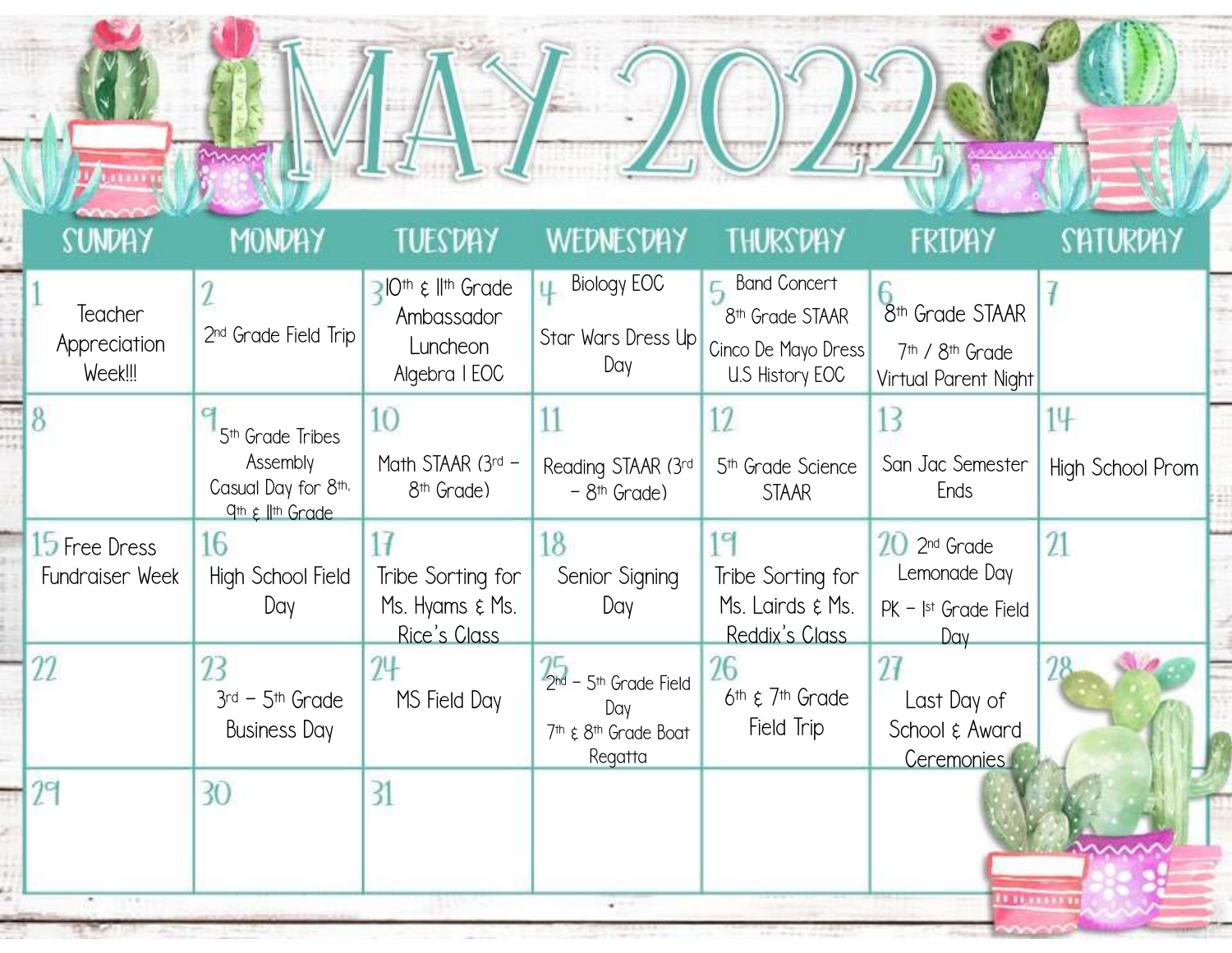

#### **May 2 – 6: Teacher Appreciation Week!!!**

### **May 2: 2nd Grade Field Trip to Houston Museum of Natural Science**

### **May 3: Algebra I EOC – Closed Flagship Campus / 10th & 11th Grade Ambassador Event**

• Due to scholars testing, Flagship will be a closed campus. We will not accept any lunches to be dropped off.

#### **May 4: Biology EOC / Star Wars Dress Up Day / Closed Flagship Campus**

- May the  $4<sup>th</sup>$  be with you. Scholars may dress up in their Star Wars gear to celebrate.
- High School scholars taking the Biology EOC must be in full uniform.
- Due to scholars testing, Flagship will be a closed campus. We will not accept any lunches to be dropped off.

# **May 5: Cinco De Mayo Dress Up Day / 8th Grade Science STAAR / U.S. History EOC / 4 th & 5th Grade Band Concert / Closed Flagship Campus**

- Scholars are encouraged to dress up in their Cinco De Mayo gear to celebrate.
- Scholars who are testing must be in their full uniform.
- Due to scholars testing, Flagship will be a closed campus. We will not accept any lunches to be dropped off.
- 4<sup>th</sup>& 5<sup>th</sup> Grade Band Concert
	- o Location: Flagship Gymnasium
	- o Time: 6 PM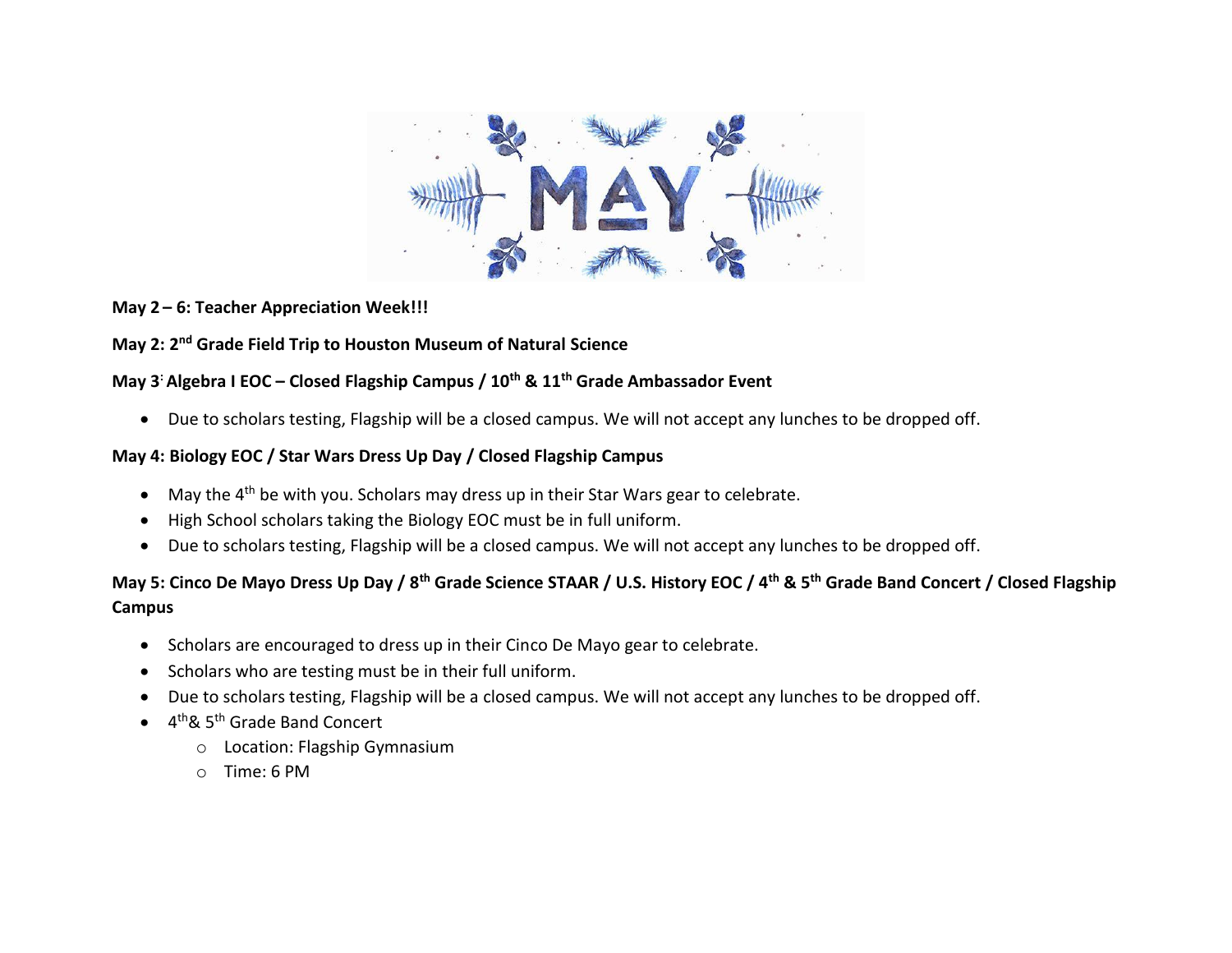## **May 6: 8th Grade Social Studies STAAR / Closed Flagship Campus / 7 th & 8th Grade Virtual Boat Regatta Parent Meeting / 10th & 11th Grade Class Ring Presentation**

- 8<sup>th</sup> grade scholars must be in their full uniform for STAAR Testing.
- Due to scholars testing, Flagship will be a closed campus. We will not accept any lunches to be dropped off.
- Virtual Boat Regatta Parent Meeting
	- o Time: 6 PM
	- o Zoom link will be sent out closer to the date.

Josten's will be on campus to present Class Rings.

### **May 9: Casual Day for 8th , 9 th & 11th Grade / 5 th Grade Tribes Parent Assembly**

- $\bullet$  8<sup>th</sup>, 9<sup>th</sup> & 11<sup>th</sup> grade scholars may have a casual day due to them not being able to participate in the dress down days from last week.
- 5<sup>th</sup> Grade parents are invited to learn more about their scholar joining tribes in middle school.
	- o Location: Flagship Gymnasium
	- o Time: 8 AM

#### **May 10: 3 rd – 8 th Grade Math STAAR – Closed Campus**

• Due to scholars testing, Flagship will be a closed campus. We will not accept any lunches to be dropped off.

### **May 11: 3 rd – 8 th Grade Reading STAAR – Closed Campus**

• Due to scholars testing, Flagship will be a closed campus. We will not accept any lunches to be dropped off.

### **May 12: 5th Grade Science STAAR – Closed Campus / Confetti Campus Free Dress Fundraiser Money Due\***

- Due to scholars testing, Flagship will be a closed campus. We will not accept any lunches to be dropped off.
- Scholars have the opportunity to dress casual from May  $15<sup>th</sup>$  May 20<sup>th</sup> if they pay the \$20 for the fundraiser. This payment can be made through MySchoolBucks.
- Free dress fundraiser money is due. This is **ONLY** for the Confetti Campus.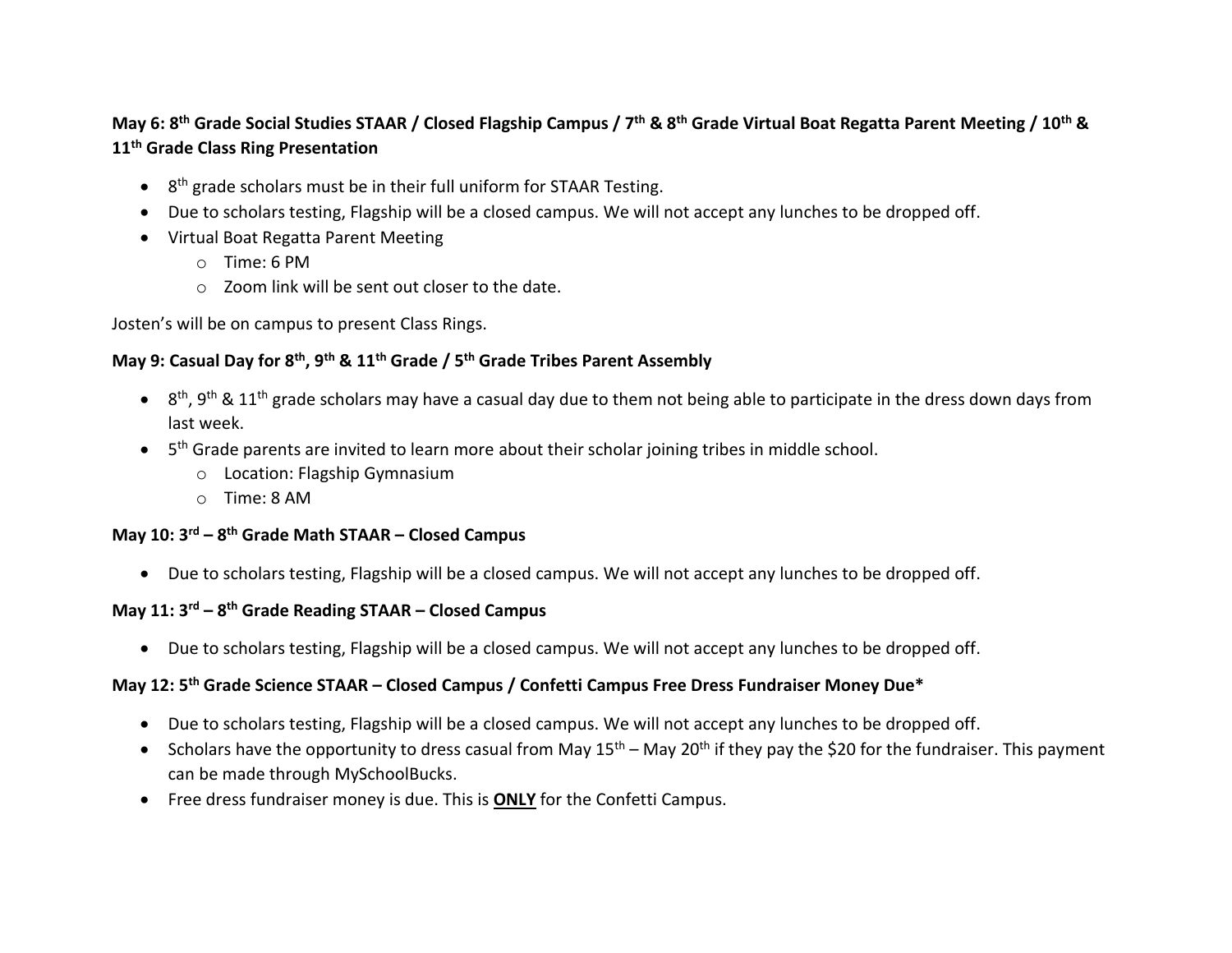#### **May 13: San Jac Semester Ends**

#### **May 14: High School Prom**

- Location: Flagship Gymnasium
- Time: 7 PM
- Admittance is only permitted if you purchased a ticket.

#### **May 15 – 20: Confetti Campus Free Dress Fundraiser**

• Scholars who paid their \$20 may dress casual this week.

### **May 16: High School Field Day**

#### **May 17: Tribe Sorting for Ms. Hyams & Ms. Rice's Class**

- 5th grade scholars will be sorted into their tribes!
	- o Location: Flagship Gymnasium
	- o Time: 9 AM

#### **May 18: Senior Signing Day**

- Location: Flagship Gymnasium
- Time: 9 AM

#### **May 19: Tribe Sorting for Ms. Laird's and Ms. Reddix's Class**

- 5th grade scholars will be sorted into their tribes!
	- o Location: Flagship Gymnasium
	- o Time: 9 AM

### **May 20: 2nd Grade Lemonade Day / Middle School Tribe Elections / PK – 1 st Grade Field Day**

- 2<sup>nd</sup> Grade Lemonade Day
	- o Time: 9 AM